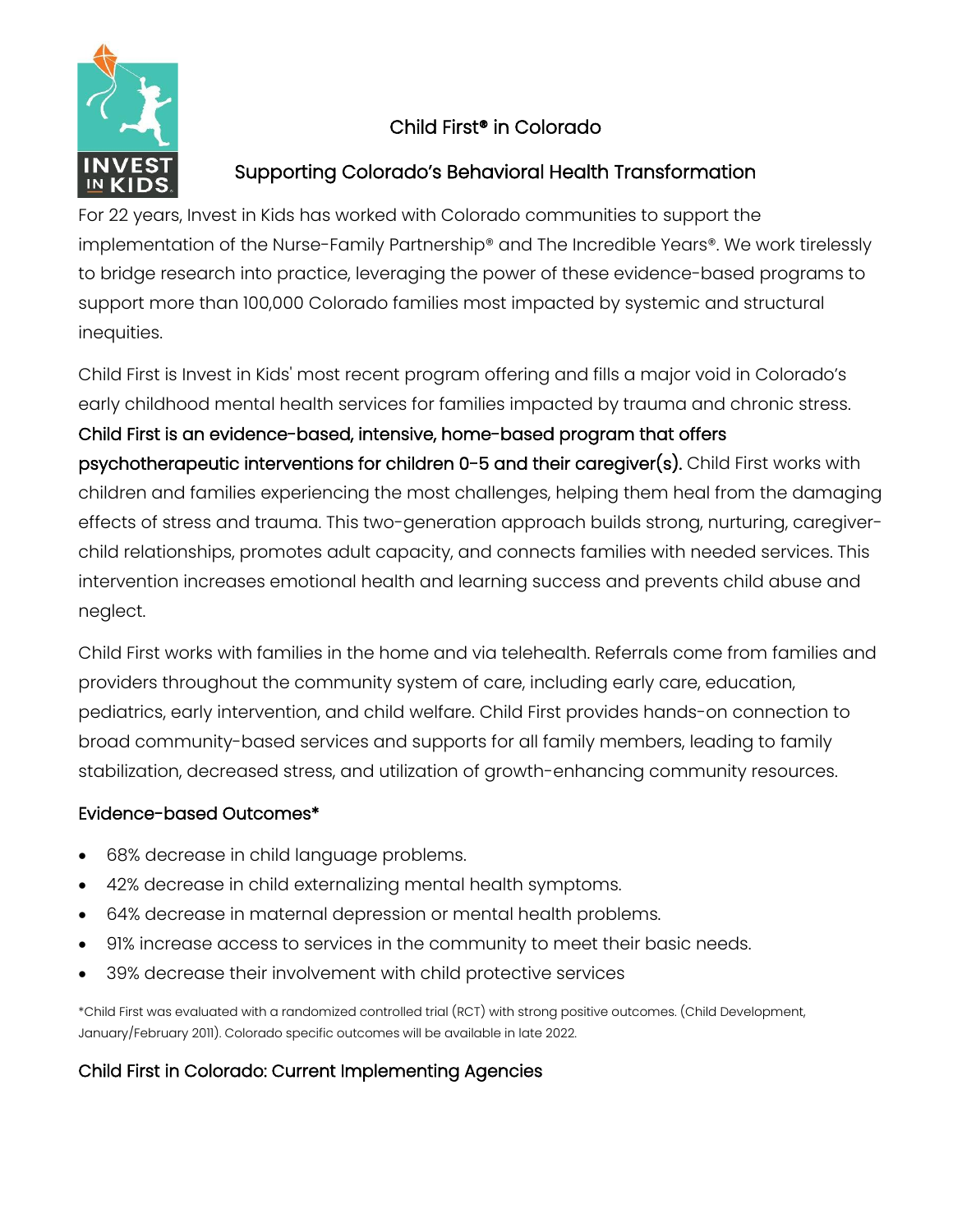- ❖ Aurora Mental Health Center: the City of Aurora
- ❖ San Luis Valley Behavioral Health Group: Alamosa, Conejos, Costilla, Mineral, Rio Grande and Saguache Counties
- ❖ Savio: Adams and El Paso Counties
- ❖ Tennyson Center for Children: Boulder, Broomfield and Jefferson Counties

#### How can you support Child First in Colorado?

In 2022, Invest in Kids seeks to expand Child First. Child First presents a perfect opportunity to utilize one-time funding to accomplish this goal. American Rescue Plan Act (ARPA) funding can both launch new services and provide gap funding needed to sustain the four current Child First implementing agencies. Long-term sustainability of Child First is largely supported through the Medicaid behavioral health benefit while startup expenses can be covered by one-time funds. Given this, ARPA funding can support expansion of the program to more Colorado communities and provide short-term support of current implementing agencies while additional long-term sources to complement Medicaid reimbursement are secured.

# Child First Bolsters Behavioral Health Transformation Efforts and meets many of the Behavioral Health Transformational Task Force Funding Allocation Recommendations:

- B.2. Children, Youth, and Families Community Services
- D. Primary Care BH Integrations (formerly SIM)
- E.1. Community BH Continuum of Care Gap Grants:
- E.2. Criminal Justice Grants: Diversion, CJ Early Intervention Program, intervention, and **Competency**
- F. Workforce

## Alignment with Community Behavioral Health Care Continuum Gap Grant funding:

Ensure transparency and accountability mechanisms: Invest in Kids, as the Colorado intermediary organization supporting Child First, and implementing agencies keep exhaustive data on outputs and outcomes through the Child First Clinical Record (CFCR) as well as the local Electronic Health Record (EHR) system, ensuring an elevated level of accountability and a strong capacity to gather additional data that may be needed based on reporting requirements.

Require a county or regional level assessment that identifies gaps in the service continuum for that community and areas that need investment should be identified: As part of our exploration and site readiness process, Invest in Kids utilizes community mapping to capture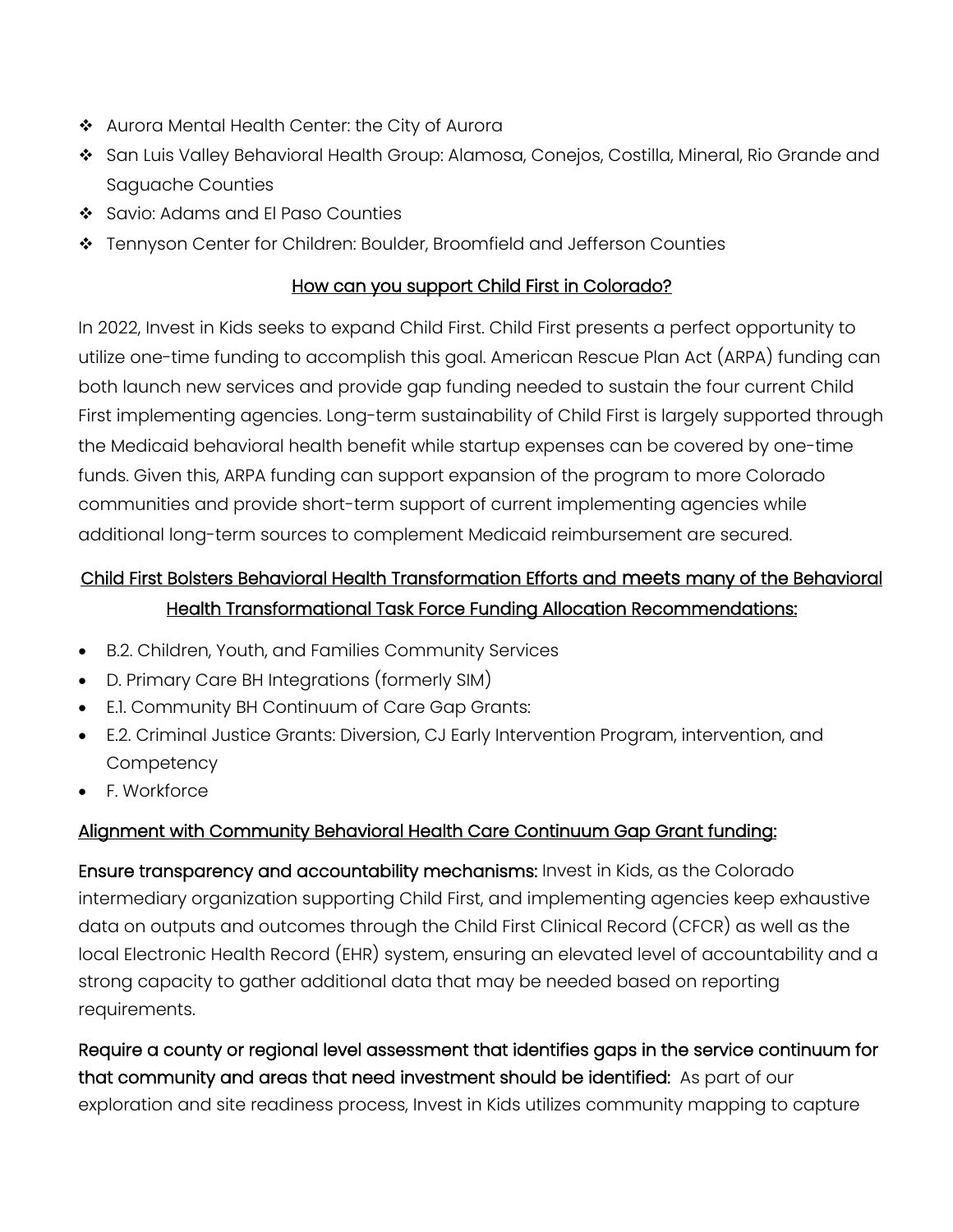the current diverse system of care that exists in a geographic region. Invest in Kids assesses the need for Child First by meeting with large groups and in one-on-one settings to jointly determine the fit of program to community. This process allows us to be informed by community and family voice to prioritize the communities with the greatest need, understand the barriers they face in implementing the program, and the opportunity. We partner with the community to address and mitigate barriers to be able to establish Child First and thus serve families most in need.

Allow for non-financial match to be used as an addition or alternative to a financial match; waivers in certain instances may be necessary: Invest in Kids exploration process, and broader research, both demonstrate the value of having a community invested even when it is a nonfinancial commitment. We know that non-financial matches are variable by community and agency.

Incentivize alignment with regional opioid settlement plans and local public health needs assessments: Child First transforms how behavioral health is delivered by providing dyadic treatment in the home of Coloradans experiencing significant health and mental health disparities. Child First aligns closely with the goals of many Maternal Opioid Misuse grant efforts by providing an intervention that addresses the impact of SUD on the parent-child relationship. Alignment must be established in each area, and we believe it will be clear in all community assessments.

Include a cap on indirect costs: Child First currently operates with 10% indirect cap on private funds granted to provider agencies.

Require projects are connected with larger state systems (for example, if mobile crisis response is being funded in a community, it would need to respond to 988 calls): Child First depends on the larger state and county systems for referrals into and out of the program. Child First is in strong alignment with ongoing work and priority areas within the Colorado Department of Human Services, including the Office of Early Childhood, Office of Behavioral Health and the Office of Children, Youth and Families. Additionally, provider agencies partner with other community-based agencies that encompass the broader system of care for early childhood to collaboratively meet the needs of the communities and to add a layer of service that enhances the system of care rather than replicating it.

Require applicants to demonstrate sustainability for receipt of funds: Invest in Kids has raised private philanthropic and government funds that launched and are helping to sustain the first cohort of Child First services. Once launched, Child First providers can bill most Child First activities to Medicaid and receive reimbursement for 60-75% of Child First costs. The remainder